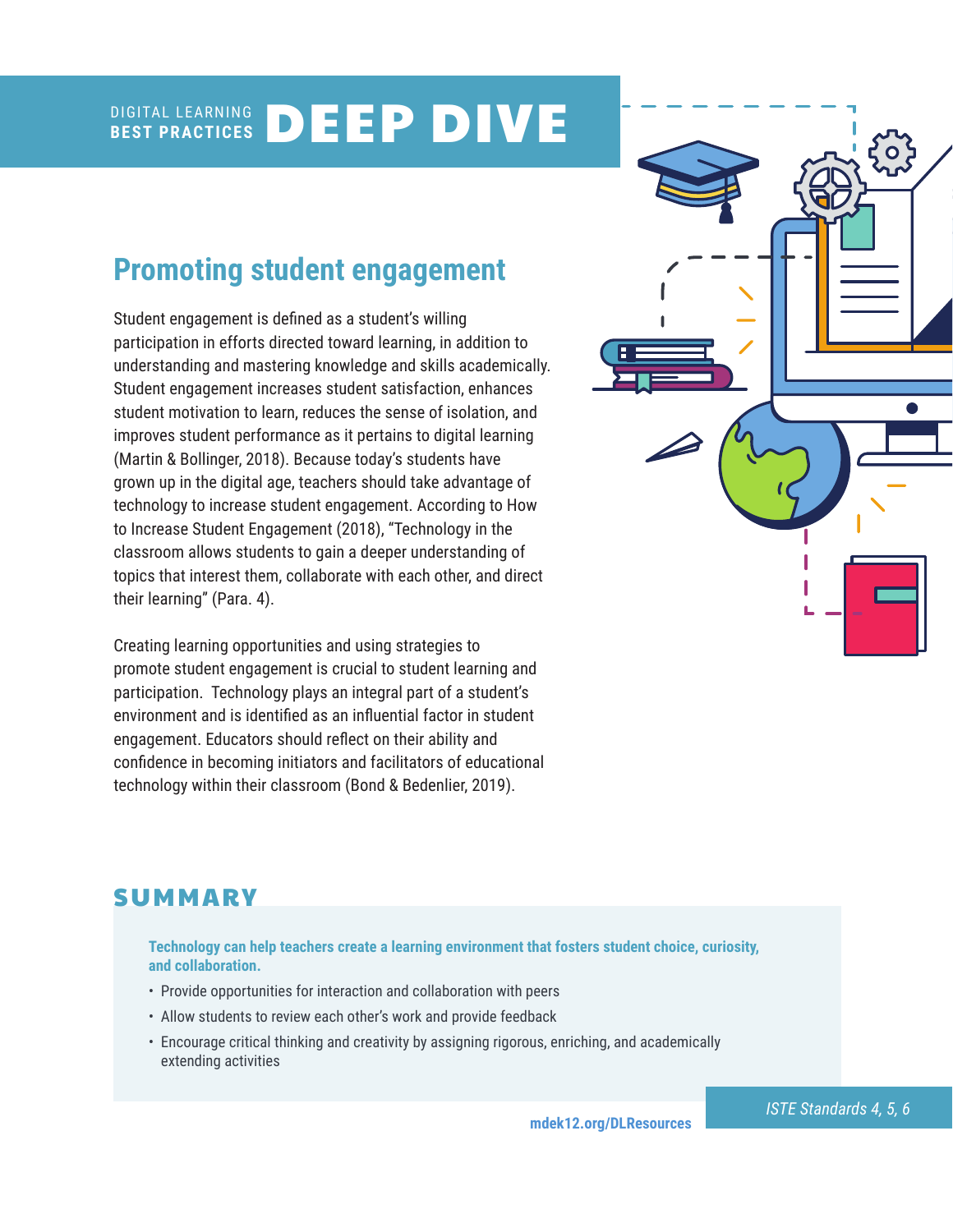## **Why it matters**



• According to ISTE Standards 4, 5, and 6, students should use a variety of technologies to identify and solve problems as well as to communicate clearly and express themselves creatively. The role technology plays in promoting learning and engagement is identified through a myriad of applications. Whether it be gamification, digital storytelling, or a digital whiteboard, engaging students through technology spans across many disciplines. Pedagogical approaches seek to explore how best to engage technology as a tool to lead students to be engaged, self-directed learners (Campbell, Detres, & Lucio, 2019).

## **What it looks like in practice**

## PRINCIPALS SEE

Teachers' instructional planning allows for 21st century learning skills (i.e., creativity, collaboration, communication, and critical thinking) to be utilized and for personalized learning experiences to take place

Students are being provided opportunities to work collaboratively and to communicate via the use of various digital tools (e.g., Google Slides, Padlet, Flipgrid, Teams)

# TEACHERS SEE TEAMILIES SEE

Students choose the appropriate platform (e.g., slides, videos, infographics) and tools (e.g., Flipgrid, Canva, PowerPoint) to address learning objectives

Students use digital tools (e.g., chats, video conferencing, virtual field trips) to connect with others and engage in meaningful discussion as well as providing constructive feedback to peers

Students are asked to complete meaningful assignments that allow them to use their creativity, collaboration, communication, and/or critical thinking skills

Teachers and students develop digital portfolios that showcase student work throughout the school year or their educational journey